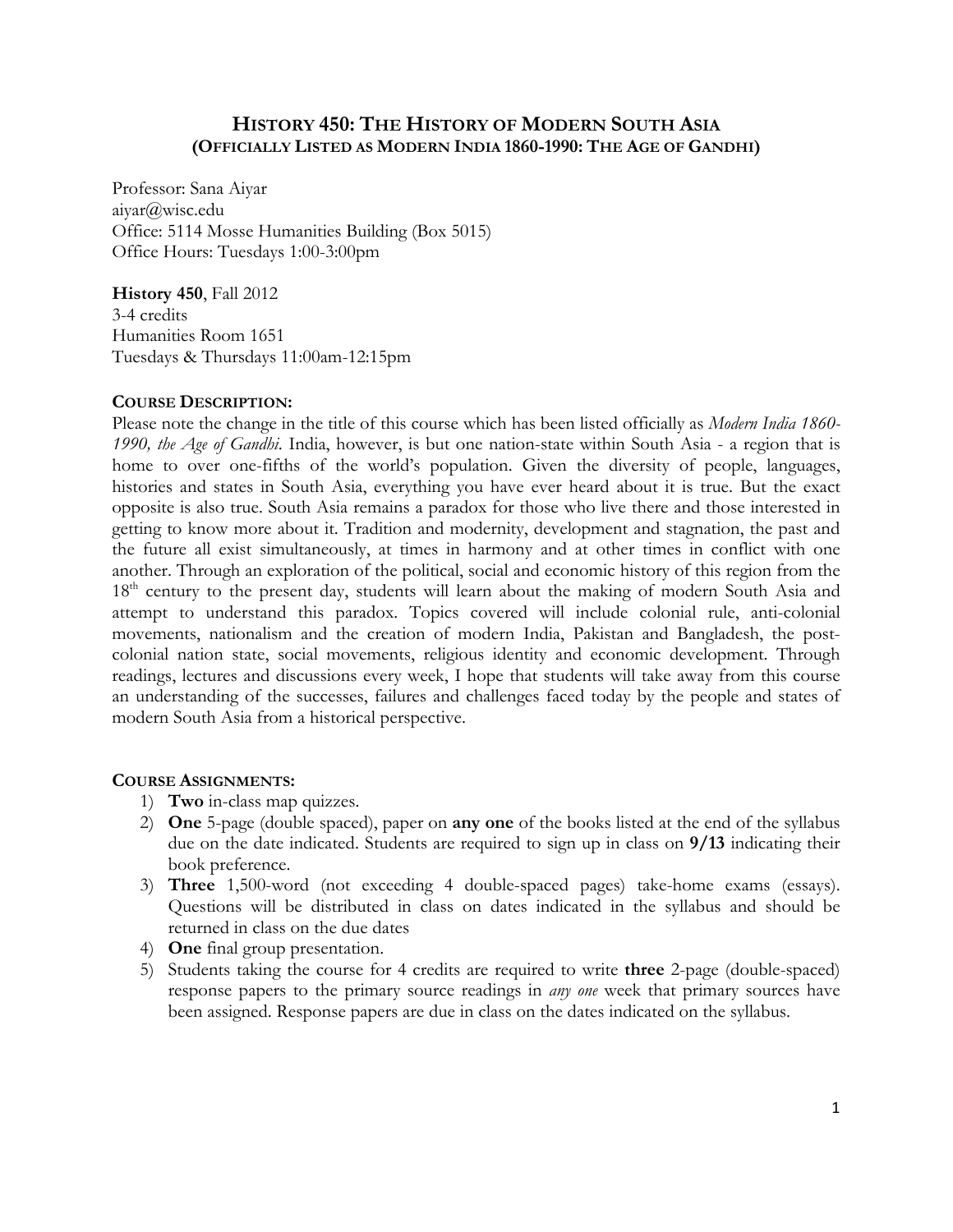## **EVALUATION:**

For 3 credits: Class participation and attendance: 15% Map quizzes:  $5\%$ Short paper: 20% Take-home exams/essays: 50% Class presentation: 10%

For 4 credits: Class participation and attendance: 10% Map quizzes: 5% Short paper: 20% Take-home exams/essays: 45% Response papers: 10% Class presentation: 10%

More than **two** unexplained absences taken without the instructor's prior permission will result in a point deduction from the overall class grade. All medical claims must be accompanied by a doctor's note. Please look over the due dates of assignments carefully for any potential conflict with other class commitments. You can request a change in the due-date by **9/13**. No extensions will be considered after this date with the exception of medical emergencies that must be supported with appropriate documentation.

## **READINGS:**

All readings listed in the syllabus are required readings. Short articles and chapters are available on the learn@uw course website; primary sources accessible on the internet have been indicated as appropriate. Journal articles are can be accessed online through MadCat. Two books are available for purchase from the university book store:

Barbara Metcalf and Thomas Metcalf, *A Concise History of Modern India* Basharat Peer, *Curfewed Night: One Kashmiri Journalist's Frontline Account of Life, Love and War in His Homeland*

Please check the course website for guidelines for the take-home exam essays, response papers, short paper and group presentations. Use the three maps as study guides for the map quizzes.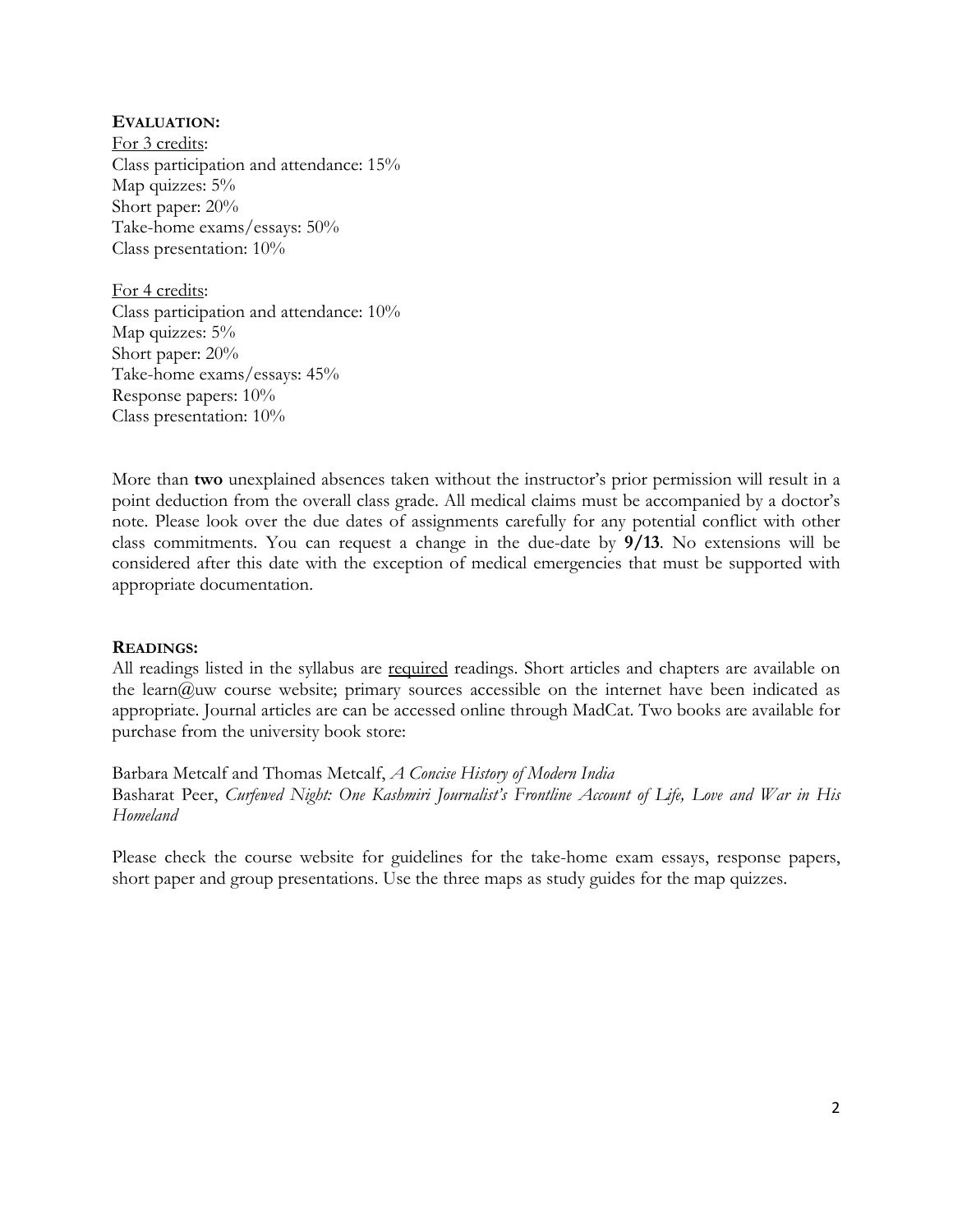#### **CLASS SCHEDULE**

**Week I 9/4** Modern South Asia: Introduction **9/6** The Mughal Empire: An Overview

Readings: Metcalf, *Modern India* ch 1

**Week II** 

**9/11** India between Empires **9/13** Company Raj: From Trade to Politics **\*\*\*Last day to request date-change for any written assignments\*\*\* \*\*Sign up for book review on 9/13\*\*** 

Readings: Metcalf, *Modern India*, ch 2, ch 3 till p.80 C.A. Bayly, *Indian Society and the Making of the British Empire*, ch 1

**Week III 9/18** Company Rule in the Age of Reform **9/20** Resistance & Rebellion

Readings: Metcalf, *Modern India*, ch 3 (80-90) & ch 4

D. A. Washbrook, "India 1818-1860: The Two Faces of Colonialism" Macaulay's minute on education http://www.fordham.edu/Halsall/mod/1833macaulayindia.asp

*(Note for response papers: Macaulay reading is a primary source)* 

**Week IV** 

**9/25** Indentured Labor and the Making of a Diaspora **9/27** Map Quiz (India 1860) and Discussion *First take-home exam question(s) will be distributed in class on 9/27* 

Readings: Bentinck on sati http://www.fordham.edu/halsall/mod/1829bentinck.asp Rammohan Roy on sati http://chnm.gmu.edu/wwh/p/101.html Sugata Bose, *A Hundred Horizons*, ch 3 *(Note for response papers: Bentinck and Roy are primary sources)*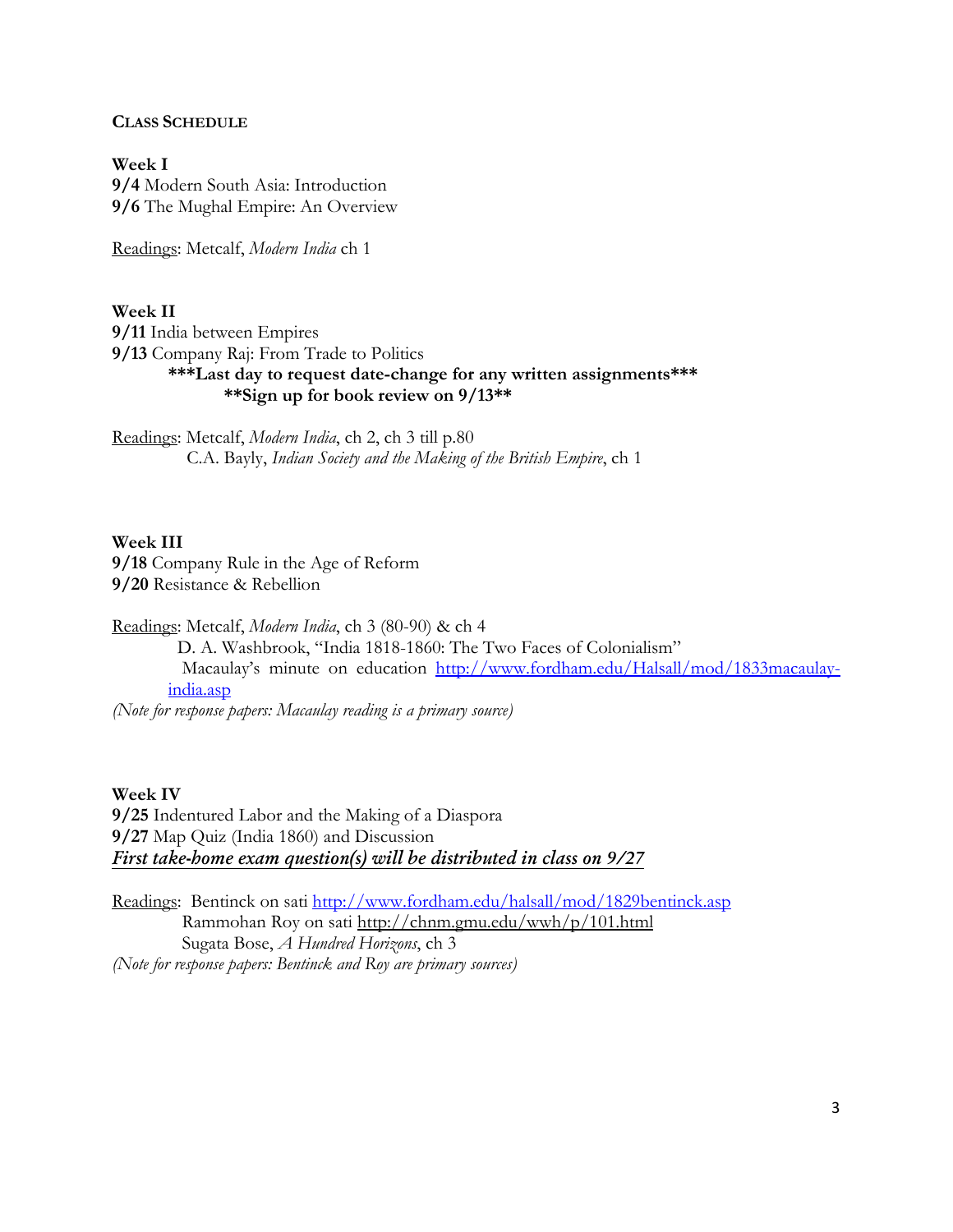## **Week V 10/2** From Company Rule to Crown Raj **\*\*\*First take-home exam essay due in class on 10/2\*\*\* 10/4** Anti-Colonial Critique before World War I

## Readings: Metcalf, *Modern India* ch 5

 B. Cohn, "The Census, Social Structure and Objectification in South Asia" Rabindranath Tagore, "Where the Mind is Without Fear" (on course website) Dadabhai Naoroji, http://www.fordham.edu/Halsall/mod/1871britishrule.asp Bal Gangadhar Tilak, http://www.fordham.edu/halsall/mod/1907tilak.asp *(Note for response papers: Tagore, Naoroji and Tilak readings are primary sources)*

## **Week VI**

**10/9** Gandhian Nationalism **First response paper due in class on 10/9; Option I short paper due in class on 10/9 10/11** Gandhian Nationalism (cont.)

Readings: Metcalf, *Modern India*, ch. 6

Sugata Bose and Ayesha Jalal, *Modern South Asia*, chs 13 & 14 M. K. Gandhi, *Hind Swaraj* (selections on course website) Gandhi's Quit India Resolution, http://www.ibiblio.org/pha/policy/1942/420427a.html *(Note for response papers: Hind Swaraj and Quit India Resolution are primary sources)*

**Week VII 10/16** The Interwar Years **10/18** Region, Religion and the Making of a Nation

Readings: Metcalf, *Modern India* ch 7

Ayesha Jalal and Anil Seal, Alternative to Partition: Muslim Politics Between the Wars, *Modern Asian Studies*, 15, 3 1981

**Week VIII 10/23** Independence and Partition **10/25** Discussion *Second take-home exam essay question(s) will be distributed in class on 10/25* 

Readings: Asim Roy, "The High Politics of India's Partition: The Revisionist Perspective", in *Modern Asian Studies*, 24(2), 1990

 Watch "Partition: The Day India Burned" on youtube.com (all 9 parts) http://www.youtube.com/watch?v=WQcMPbHfxaA

*(Note for response papers: partition documentary is a primary source)*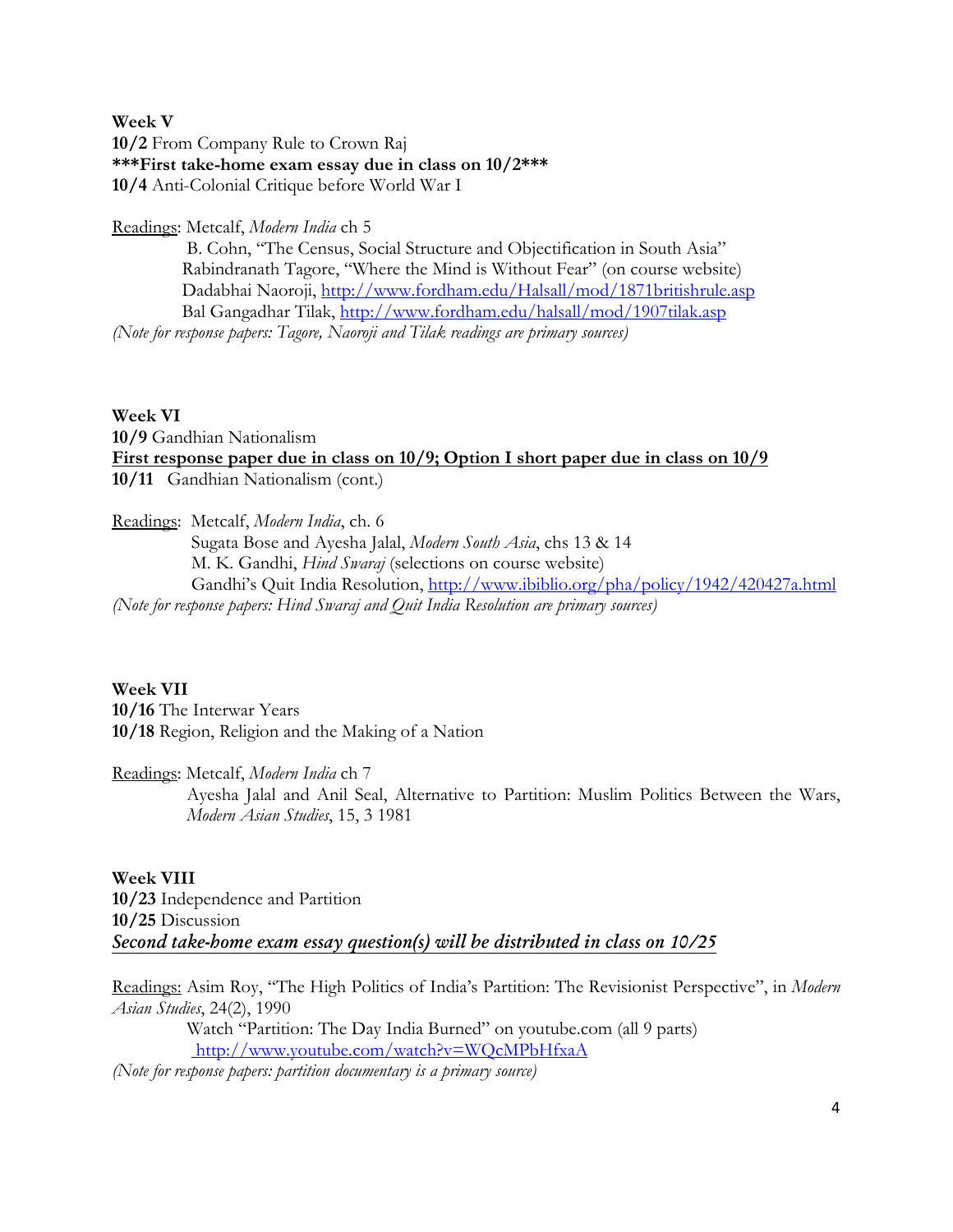**Week IX 10/30** Post-colonial Nation-State: Nehru's India and Congress Hegemony **\*\*\*Second take-home exam essay due in class on 10/30\*\*\* 11/1** Post-colonial India: The Regional Imperative and the Decline of the Congress **Option II short paper due in class on 11/1** 

Readings: Metcalf, *Modern India* ch 8 Ramachandra Guha, *India After Gandhi*, chs 22 & 24 Freedom at Midnight http://www.fordham.edu/halsall/mod/1947nehru1.asp; Read Nehru's speech at UW-Madison: http://digicoll.library.wisc.edu/cgi-bin/UW/UWidx?type=article&did=UW.Nehru.PNehr&id=UW.Nehru&isize=M  *(Note for response papers: Freedom at Midnight and Nehru's speech at UW are primary sources)*

**Week X 11/6** Post-colonial Pakistan **11/8** Post-colonial Pakistan (contd) **Second response paper due in class on 11/7** 

Readings: C. Jaffrelot, *A History of Pakistan and its Origins*, ch 1 & 11 Owen Bennett Jones, *Pakistan: Eye of the Storm*, ch 5

## **Week XI**

**11/13** Challenges to the Nation-State: Emergence of Bangladesh **11/15** Challenges to the Nation-State: Punjab

Readings: Mark Juergensmeyer, *Terror in the Mind of God*, ch 5 Mark Tully, *No Full Stops in India*, ch 5

**Week XII \*\*\*Students will be divided into groups for class presentations on 11/20\*\*\* 11/20** Nuclear South Asia: Guest Lecture by Professor Vipin Narang, Department of Political Science

## **11/22 No Class: Thanksgiving Break**

Readings: Vipin Narang, "Posturing for Peace? Pakistan's Nuclear Postures and South Asian Stability" in *International Security*, 34(3)2009 available at: http://www.mitpressjournals.org/doi/pdf/10.1162/isec.2010.34.3.38